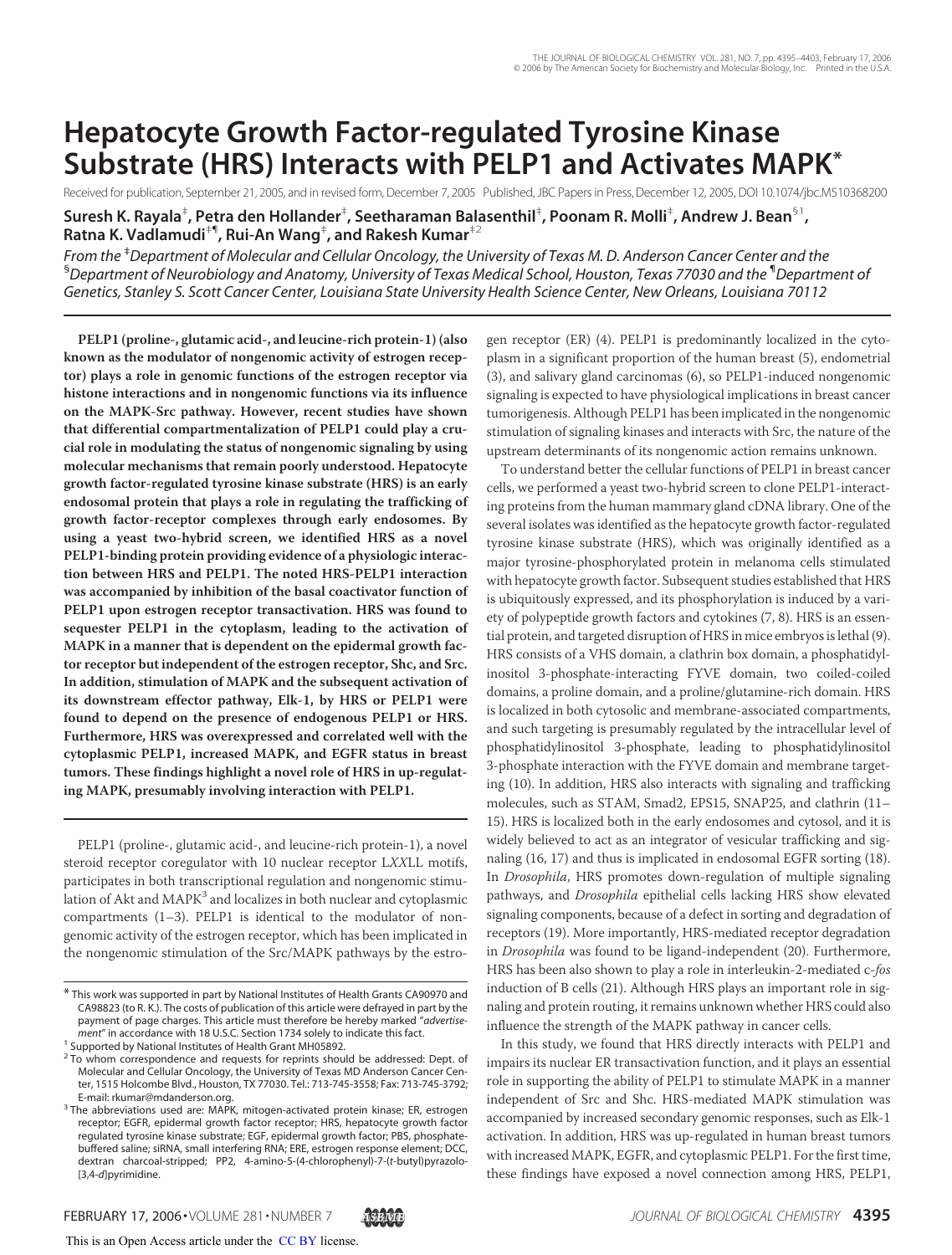### *HRS Regulates MAPK Activation*

and MAPK and revealed the existence of regulatory interactions between HRS and functions of PELP1 in breast cancer cells.

#### **MATERIALS AND METHODS**

Cell Cultures and Reagents—MCF-7, HeLa, COS-7, MDA-MB-435, MDA-MB-453, MDA-MB-468, ZR-75, and MCF-7/PELP1 clones were maintained in Dulbecco's modified Eagle's medium/F-12 (1:1) supplemented with 10% fetal bovine serum. Antibodies against vinculin, FLAG, epidermal growth factor (EGF), and the steroid hormone  $17\beta$ estradiol were purchased from Sigma. Antibodies against AKT, phospho-AKT, and phospho-p44/42(Thr-202/Tyr-204) were purchased from Cell Signaling (Beverly, MA). Antibodies for EGFR was from Neomarkers (Fremont, CA). Erk-1 and -2 were purchased from Santa Cruz Biotechnology (Santa Cruz, CA). Antibody for Src and the specific Src kinase inhibitor PP2 was purchased from Calbiochem. HRS antibody was purchased from Alexis Biochemicals (San Diego, CA). Antibody against T7 was purchased from Novagen. Charcoal-stripped serum (DCC serum) and ICI 182,780 was purchased from Sigma. Iressa (ZD1839) was from AstraZeneca (Macclesfield, UK).

Cell Extracts, Immunoblotting, and Immunoprecipitation—Cell lysates were prepared using Triton X-100 buffer (50 mm Tris-HCl, (pH 7.5), 100 mm NaCl, 0.5% Triton X-100,  $1 \times$  protease inhibitor mixture, and 1 mM sodium vanadate). The lysates were centrifuged in an Eppendorf centrifuge at 4 °C for 15 min. Cell lysates containing equal amounts of protein (100  $\mu$ g) were resolved on SDS-polyacrylamide gels (8% acrylamide), transferred to nitrocellulose membranes, probed with the appropriate antibodies, and developed using either the enhanced chemiluminescence method or the alkaline phosphatase-based color reaction method. Immunoprecipitation was performed for 4 h at 4 °C using  $1 \mu$ g of antibody/mg of protein.

Small Interfering RNA (siRNA)—HRS-specific, PELP1-specific, Shcspecific, and control nonspecific siRNA were purchased from Dharmacon (Lafayette, CO). siRNA transfections were performed using 100 nM of pooled siRNA duplexes and  $4 \mu l$  of Oligofectamine (Invitrogen) according to the manufacturer's protocol in 6-well plates. After 72 h, cells were prepared for Western blotting and luciferase assay.

Confocal Microscopy and Immunohistochemistry—The cellular localization of various proteins was determined by indirect immunofluorescence, as described previously (1). Briefly, cells were grown on glass coverslips and fixed with 4% paraformaldehyde. Cells were incubated with the primary antibodies, washed three times in PBS, and then incubated with secondary antibodies conjugated with Alexa-546 (red) and Alexa-488 (green). Cells treated with only the secondary antibodies served as controls. Confocal scanning analysis was performed by using an Olympus FV300 laser-scanning confocal microscope according to established methods. Each section was examined for each stain at three excitations (488, 546, and 633 nm), and the data were compared pixel by pixel. Untransfected and HRS-transfected cells were examined for the reduction of nuclear PELP1. Cells were grouped into two groups, less than 50% reduction of nuclear PELP1 and more than 50% reduction of nuclear PELP1, compared with the intensity of the cells expressing the highest amount of nuclear PELP1 in that field. Counts were added and plotted in a bar graph.

Immunohistochemical detection of HRS, PELP1, EGFR, and phospho-MAPK was carried out in well studied breast cancer sections (2). Briefly, formalin-fixed, paraffin-embedded sections were deparaffinized with xylene and rehydrated using graded ethanol solutions. Sections were incubated in 0.3% hydrogen peroxide and methanol for 30 min to inactivate the endogenous peroxidase. The sections were then boiled for 10 min in 0.01 M citrate buffer and cooled for 30 min at room temperature to expose antigenic epitopes. The sections were blocked with 2% normal goat serum in 1% bovine serum albumin and PBS for 30 min and then incubated overnight at room temperature with primary antibodies against HRS (1:250 dilution (Alexis), PELP1 (1:500), and EGFR (1:50 dilution (Neomarkers)) and phospho-MAPK (1:50 dilution (Cell Signaling)). Primary antibodies were diluted in diluent buffer (2% normal goat serum, 1% bovine serum albumin, and PBS). For HRS and PELP1, the sections were washed three times with 0.05% Tween in PBS for 10 min, incubated with horseradish peroxidase/secondary antibody at a 1:100 dilution (Amersham Biosciences) for 1 h, and then washed three times with 0.05% Tween in PBS for 10 min. For phospho-MAPK and EGFR, the sections were washed three times with 0.05% Tween in PBS for 10 min, incubated with a biotinylated secondary antibody at a 1:100 dilution (Vector Laboratories) for 1 h, then washed three times with 0.05% Tween in PBS for 10 min, incubated with a streptavidin horseradish peroxidase reagent (Dako Corp., Carpinteria, CA) for 15 min, and washed three times with 0.05% Tween in PBS for 10 min. The sections were then developed with diaminobenzidine/H $_{2} \mathrm{O}_{2}$  and counterstained with Mayer's hematoxylin.

Reporter Gene Assays—For reporter gene transient transfections, cells were cultured for 48 h in minimal essential medium without phenol red, containing 5% DCC serum. Next, 200 ng of estrogen-response element-luciferase reporter constructs were cotransfected with or without 0.5  $\mu$ g of HRS and PELP1 plasmid using the FuGENE 6 reagent according to the manufacturer's protocol (Roche Applied Science). Twenty four hours later, cells were treated with estrogen  $(10^{-9}$  M) for 24 h. Cells were then lysed with passive lysis buffer, and the luciferase assay was performed using a kit (Promega, Madison, WI).  $\beta$ -Galactosidase activity was used to normalize the transfection. Each transfection was performed in 6-well plates in triplicate. For treatment with EGF, cells were serum-starved for 48 h before being treated. Elk-1 luciferase assay was performed according to the kit protocol (Stratagene, La Jolla, CA).

#### **RESULTS**

PELP1 Interacts with HRS in Vitro and in Vivo-To gain insights about novel functions of PELP1, and a potential biochemical basis of its cytoplasmic localization, we performed a yeast two-hybrid screen to identify proteins that interact with PELP1. Screening of a mammary gland cDNA expression library with the N-terminal region of PELP1 as bait resulted in the isolation of several positive clones. One of the positive clone sequences matched HRS. The specificity of the HRS and PELP1 interaction was confirmed by the conventional survival assay in selection medium where transformed colonies showed the ability to grow in medium lacking adenosine, histidine, tryptophan, and leucine. Cells cotransformed with the control GBD vector did not grow. To map the region of PELP1 that interacts with HRS, we cotransformed GAD-HRS along with the GBD-PELP1 fusion constructs (amino acids 1–400, 400–600, 600–880, and 960–1130) into yeast cells, and the interaction was assessed by monitoring the growth of yeast cells on selective media. These results suggested that HRS interacts with PELP1 in the region of amino acids  $1-400$  (Fig. 1A).

To confirm the interaction between PELP1 and HRS, we next sought to determine in vivo interaction between HRS and PELP1. Currently available HRS and PELP1 (2) antibodies are not suitable for immunoprecipitation assays, so we transiently transfected HeLa cells with T7-HRS to verify the interaction between HRS and PELP1 in mammalian cells. The cell lysates were immunoprecipitated with T7 antibody and subjected to Western blotting with PELP1 or T7 antibodies (Fig. 1B). Similarly, cell lysates from well characterized MCF-7/T7-PELP1

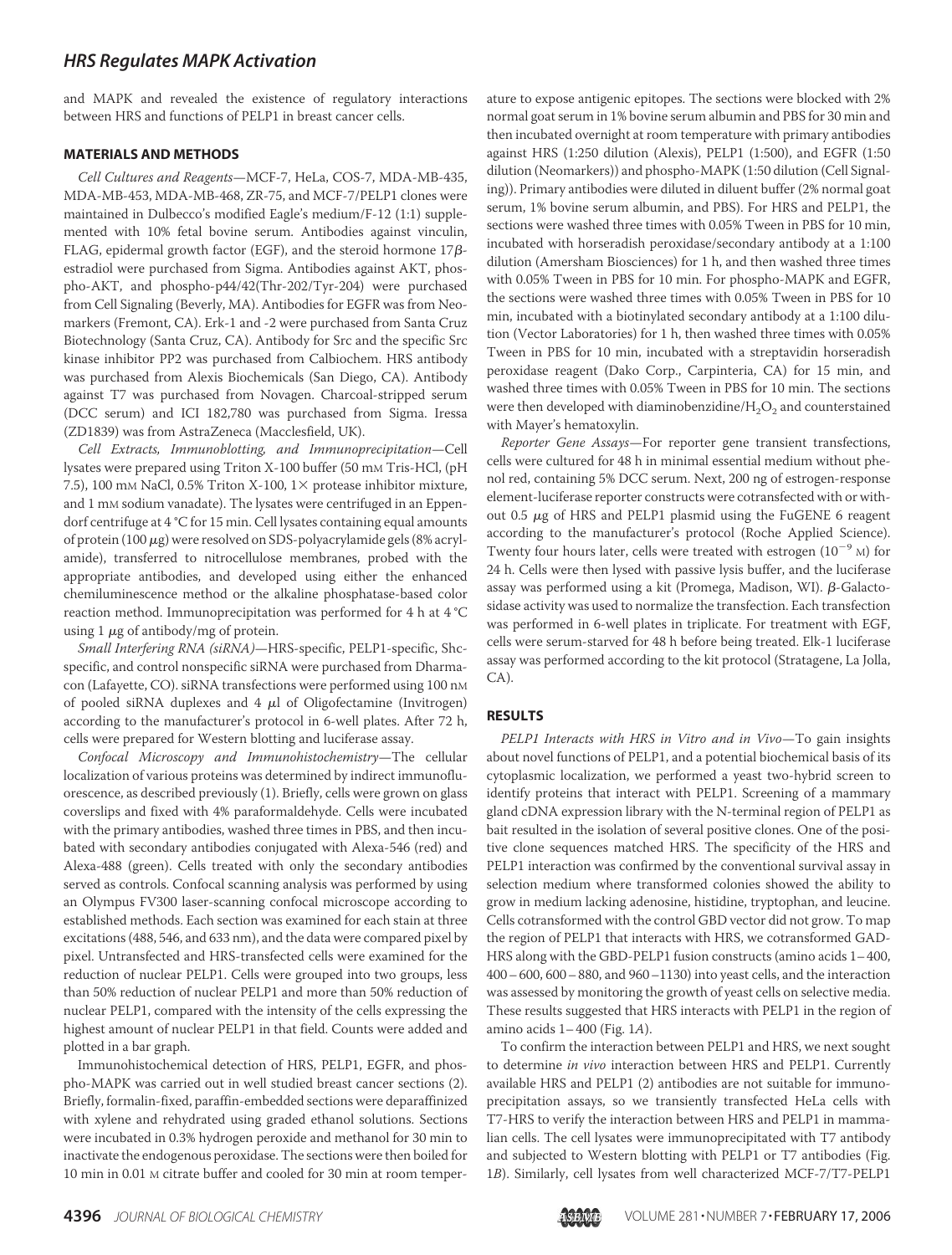

FIGURE 1. **PELP1 interacts with HRS.** *A,* yeast cells were cotransfected with a control Gal4 activation domain (*GAD*) vector or GAD-HRS. Gal4 activation domain fusions of various lengths of PELP1 were used to determine the PELP1 binding region in HRS. Growth was recorded after 72 h on selection plates lacking leucine and tryptophan (-*LT*) or adenosine, histidine, leucine, and tryptophan (-*AHLT*). Schematic representations of fragments of PELP1 cloned are shown in the *bottom panel*. *Vec*, vector. *B,*total cellular lysates from HeLa cells transfected with T7-HRS were immunoprecipitated (*IP*) with T7 antibody, after which Western analysis was performed for T7-HRS and PELP1. *C,* total cellular lysate from MCF-7 cells stably expressing pcDNA or T7-PELP1 were immunoprecipitated with a T7 antibody, after which Western analysis (*WB*) was performed for HRS and T7-PELP1.*D,*HRS sequesters PELP1 in the cytoplasm. MCF-7 cells were grown on coverslips and transiently transfected with myc-HRS. Cells were fixed with 4% paraformaldehyde. Coverslips were incubated with anti-PELP1 and anti-Myc antibodies and then incubated with secondary antibodies conjugated with Alexa-546 (*red*) and Alexa-488 (*green*), respectively. *Yellow* indicates colocalization. *E,* untransfected and HRS-transfected cells were examined for the reduction of nuclear PELP1. Cells were grouped into two groups, less than 50% reduction of nuclear PELP1 and more than 50% reduction of nuclear PELP1, compared with the intensity of the cells expressing the highest amount of nuclear PELP1 in that field. Counts were added up and plotted in a bar graph. F, nuclear and cytoplasmic extracts were prepared from MCF-7 cells transfected with pcDNA or HRS and Western blot analysis was performed for endogenous PELP1, paxillin, and poly(ADP-ribose) polymerase (*PARP*).

stable clones (5) were immunoprecipitated with T7 antibody and analyzed by Western blotting with HRS or T7 antibodies (Fig. 1C). Together, these results showed that PELP1 interacts with HRS in vivo.

HRS Sequesters PELP1 in the Cytoplasm—To confirm further the interaction between HRS and PELP1 in situ, we examined the subcellular localization of HRS and PELP1. Results from confocal microscopy of MCF-7 cells transfected with T7-tagged HRS showed that HRS was localized in the cytoplasm (Fig. 1D, middle panel). In the control cells, PELP1 was localized in the nuclear compartment and in the cytoplasm

(Fig. 1D, left panel) as expected from the previous studies (2). However, when T7-HRS was overexpressed, most of the endogenous PELP1 was sequestered in the cytoplasm (Fig. 1D, right panel), shown by a reduced nuclear staining and a more intense cytoplasmic staining for PELP1. T7-tagged HRS also colocalized with PELP1 in the cytoplasm of the cell, visualized as yellow in Fig. 1D. To confirm the observed relocalization of PELP1 by HRS overexpression, we quantitated the reduction of nuclear PELP1 in multiple fields of HRS transfected as well as control vectortransfected cells. As shown in Fig. 1E, the number of cells with reduced

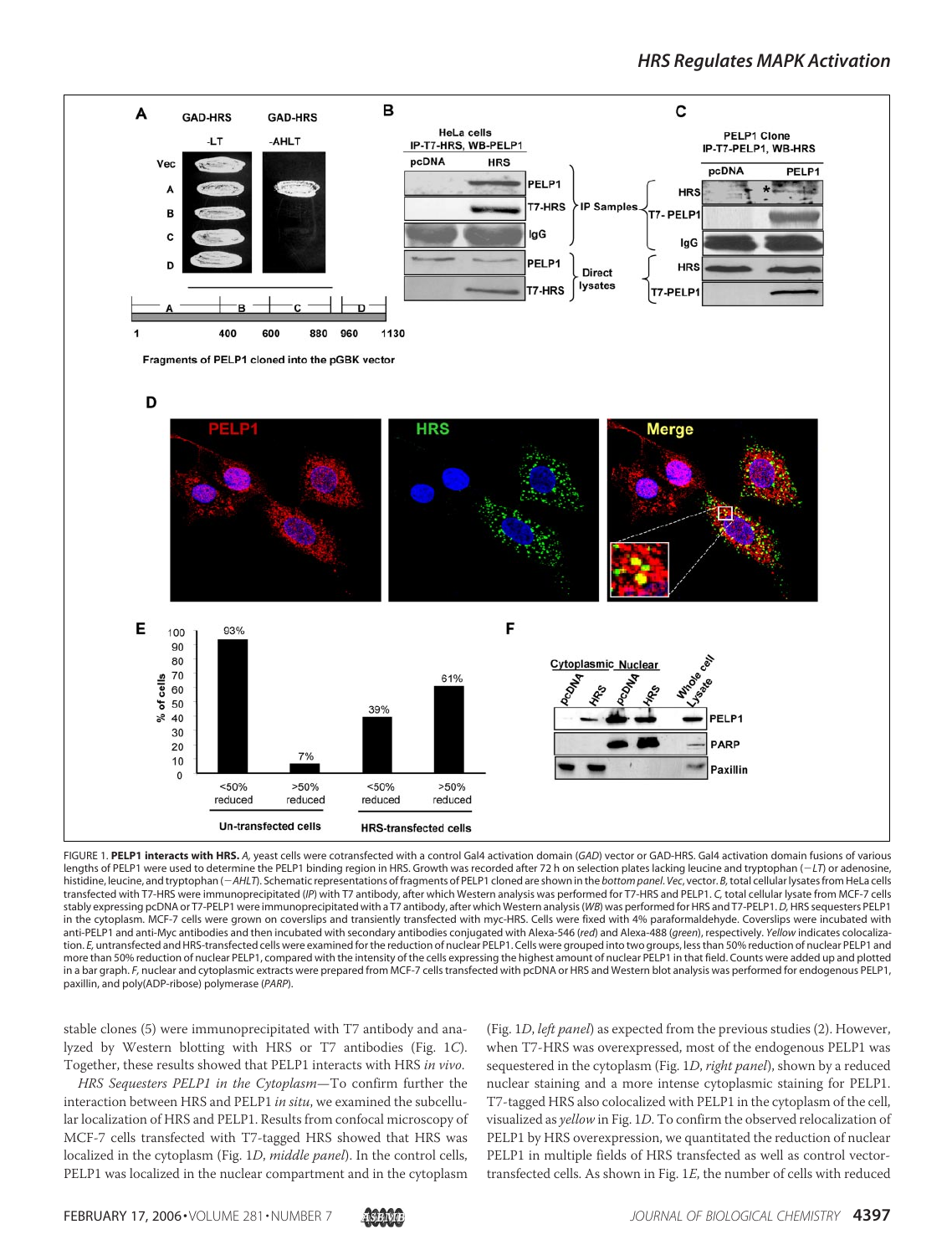### *HRS Regulates MAPK Activation*





nuclear PELP1 after HRS overexpression is dramatically increased as compared with untransfected cells. In addition, biochemical fractionation studies from MCF-7 cells transfected with HRS also showed an increased accumulation of PELP1 in the cytoplasm and a corresponding reduced nuclear PELP1 in HRS-transfected cells (Fig. 1F). Taken together, these data suggest an important role for HRS in the cytoplasmic sequestration of PELP1.

HRS Inhibits Basal ER Transactivation Functions of PELP1—Recent studies suggest that PELP1 acts as a coactivator of ER (2) and plays an important role in ER genomic functions by interacting with histones and chromatin remodeling (1). HRS sequesters PELP1 in the cytoplasm, so we next sought to determine the effect of its sequestration on nuclear functions of PELP1. To examine this effect, we determined the status of ER transactivation in cells with overexpressed HRS. Cotransfection of PELP1 with HRS significantly reduced basal ER transactivation function of PELP1. However, there was no significant effect of HRS on estradiolinduced fold induction of ER transactivation in the presence of PELP1 (Fig. 2A). Because it is known that PELP1 also promotes EGF-mediated ER transactivation (22), we next examined whether HRS had any effect on this activity. Cotransfection of PELP1 with HRS substantially reduced the basal ER transactivation of PELP1 (Fig. 2B). These findings suggested that HRS suppresses PELP1 nuclear functions, presumably by its cytoplasmic retention.

HRS Modulation of MAPK Signaling—Recent studies suggest that cytoplasmic PELP1 promotes activation of the MAPK and Akt pathways (5). Based on the finding that HRS sequesters PELP1 in the cytoplasm (Fig. 1D), we hypothesized that HRS might up-regulate MAPK and Akt pathways. Expression of FLAG-HRS in MCF-7 cells resulted in a clear up-regulation of phospho-MAPK without any change in the levels of phospho-Akt (Fig. 3A). To examine the contribution of endogenous HRS in MAPK activation in MCF-7 cells, we knocked down endogenous HRS by using HRS-specific siRNA. We found reduced levels of phosphorylated MAPK in cells with depleted HRS (Fig. 3B), suggesting a role for HRS in the stimulation of MAPK activation. Because we identified HRS as a PELP1-interacting protein, we next examined whether PELP1 and HRS cooperated in stimulating MAPK activity. As shown in Fig. 3C, HRS expression in MCF-7/PELP1 cells was accompanied by a significant up-regulation of phosphorylated MAPK. However, the extent of MAPK activation after the stimulation with the ligand was similar with or without HRS.

To validate these findings, we next knocked down HRS in MCF-7/ PELP1 cells. Most interestingly, we noticed that depletion of HRS in MCF-7/PELP1 cells resulted in a significant reduction in the level of phospho-MAPK (Fig. 4A), suggesting a role of HRS in the earlier reported up-regulation of phospho-MAPK by PELP1. Consistent with this, we found that depletion of endogenous PELP1 in MCF-7 compromised the ability of HRS to stimulate MAPK activation (Fig. 4B).

The observed MAPK stimulation by HRS was independent of ER, as pure anti-estrogen ICI 182,780 had no effect on the levels of phospho-MAPK induced by HRS (Fig. 5A). HRS up-regulation of phospho-MAPK was also observed in ER-negative MDA-MB-435 and COS-7 cells, further confirming that it is ER-independent (Fig. 5B). These observations suggested that both PELP1 and HRS are required for the efficient stimulation of phospho-MAPK in cancer cells.

Receptor tyrosine kinases activate MAPK through an Shc-mediated pathway (23–25), and HRS up-regulates phospho-MAPK in exponentially growing breast cancer cells. These findings together raise the possibility that the growth factor pathway is involved in the up-regulation of phospho-MAPK by HRS. However, we found that serum deprivation had no effect on the ability of HRS to stimulate MAPK (Fig. 6A). Next, we examined the effect of depleting Shc on the levels of phospho-MAPK activation in cells with HRS up-regulation. As expected, Shc downregulation was accompanied by reduced MAPK activation; however, the extent of MAPK activation by HRS was similar in cells with or without depleted Shc (Fig. 6B). PELP1 has been shown to activate MAPK via its interaction with Src kinase (4), and because HRS is a PELP1-interacting protein, so we sought to determine whether HRSmediated MAPK stimulation requires Src kinase. Transfection of Syf cells (Src-null cells) with FLAG-HRS resulted in up-regulation of MAPK (Fig. 6C), suggesting that HRS-mediated MAPK up-regulation is independent of the ability of PELP1 to interact with Src kinase. This was further confirmed by using a specific Src kinase inhibitor (PP2) in MCF-7 cells transfected with HRS. PP2 reduced the basal level of phosphorylation, although there was no effect on HRS-induced MAPK activation (Fig. 6D). However, the observed HRS-mediated stimulation of MAPK was effectively blocked by UO126, a widely used inhibitor of MEK, which is an upstream activator of MAPK (Fig. 6E). These results suggest a role for direct upstream components of MAPK in its stimulation by HRS. PELP1 can interact with EGFR (22), and HRS has been shown to promote EGFR accumulation (18). We hypothesized that EGFR might be an essential component of the observed MAPK stimulation by HRS. To test this possibility, we examined the effect of HRS overexpression in EGFR-negative MDA-MB-453 cells (26). We found no evidence of MAPK stimulation by HRS in these cells (Fig. 6F), sug-

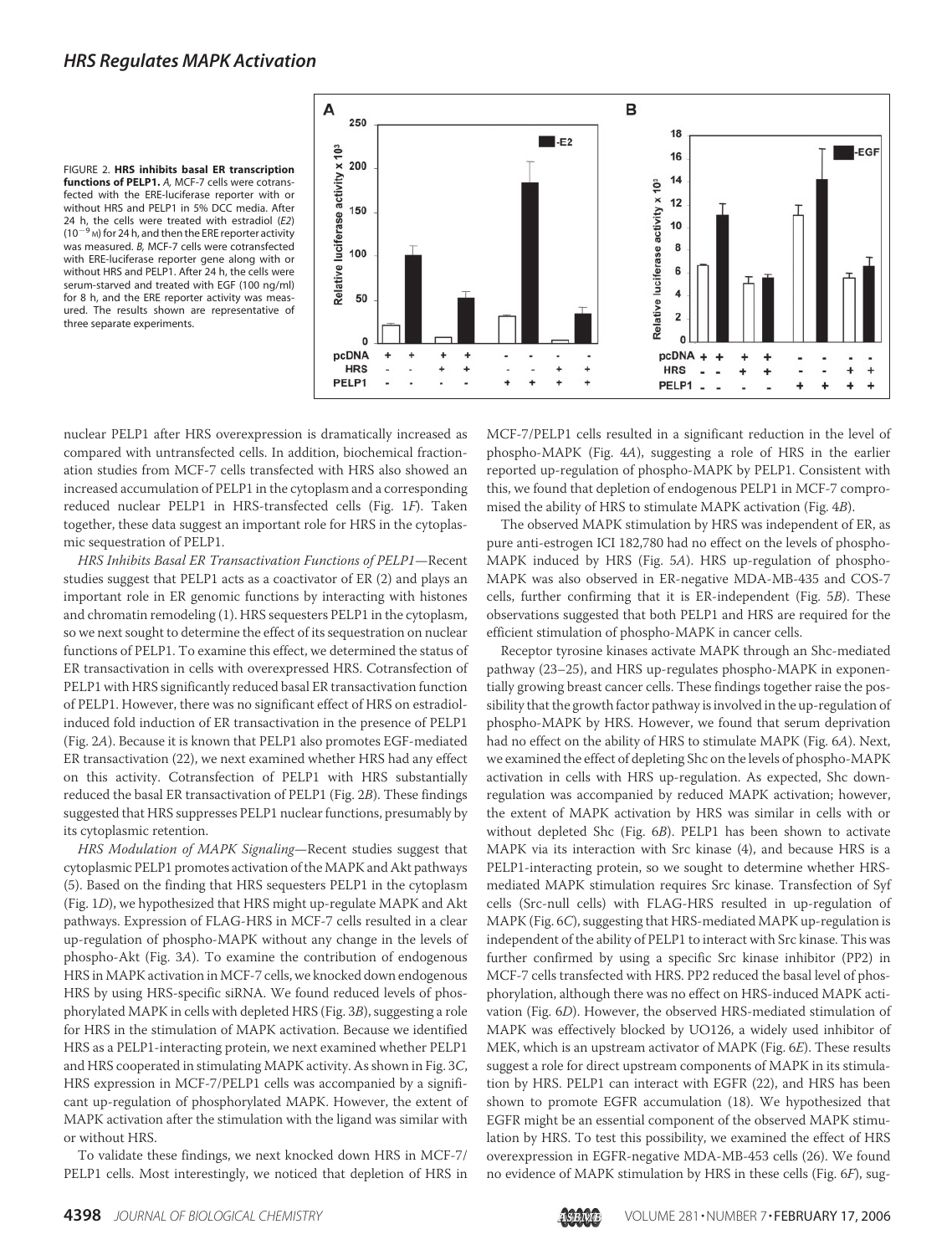# *HRS Regulates MAPK Activation*



FIGURE 3. **HRS selectively modulates MAPK activation.** *A,* exponentially growing MCF-7 cells in 10% serum were transfected with or without HRS, and total lysates were immunoblotted with a phospho-MAPK-specific antibody. *B,* MCF-7 cells were transfected with control or HRS-specific siRNA. After 48 h, cell lysates were immunoblotted with a phospho-MAPK-specific antibody. *C,* MCF-7 cells stably expressing pcDNA or T7-PELP1 were transfected with or without FLAG-HRS and treated with estradiol (*E2*) for 10 min, and MAPK activation was analyzed by Western blotting analysis using a phospho-specific antibody. The results shown are representative of three separate experiments. *Con*, control; *RNAi*, RNA interference.



FIGURE 5. **HRS regulation of MAPK is ER-independent.** A, MCF-7 cells transfected with FLAG-HRS were treated with or without ICI 182,780 (10<sup>-8</sup> м) for 48 h. Total cell lysates were subjected to Western blotting using phospho-MAPK antibody. *B,* MDA-MB-435 and COS-7 cells were transfected with or without FLAG-HRS, and total lysates were immunoblotted with a phospho-MAPK-specific antibody.

gesting a role for EGFR in HRS stimulation of MAPK. Consistent with a role for EGFR in HRS stimulation of MAPK, the activation of MAPK was suppressed by the EGFR inhibitor Iressa in EGFR-positive MDA-MB-468 cells (Fig. 6G), suggesting that EGFR is required for the HRSinduced stimulation of MAPK in breast cancer cells.

HRS Interaction with PELP1 Is Essential for HRS-induced MAPK Activation—To provide more insight to the significance of the HRS-PELP1 interaction, we mapped the regions of HRS that interact with PELP1 in glutathione S-transferase pulldown assay. Results showed that 391–600 amino acids of HRS interact with PELP1 (Fig. 7A). To investigate whether HRS interaction with PELP1 is required to activate MAPK by HRS, we transfected MCF-7 cells with HRS deletion constructs (HRS

amino acids 1–390 and 391–600) that do or do not bind to PELP1, and the MAPK activation was analyzed by Western blotting. Results showed that HRS amino acids 1–390 that do not bind to PELP1 cannot activate MAPK, whereas the region that binds to PELP1(HRS amino acids 391– 600) activate MAPK (Fig. 7B). These findings implicate the role of HRS-PELP1 interaction in MAPK activation.

Biologic Effect of the HRS-induced MAPK Activation—To provide evidence that the HRS-MAPK pathway is biologically relevant in breast cancer cells, we evaluated the role of MAPK in the activation of Elk-1, a downstream target transcriptional factor that is phosphorylated and activated by MAPK (27). To study the effect of HRS on the MAPK-Elk-1 pathway, we used a well characterized reporter system using a pFA2-

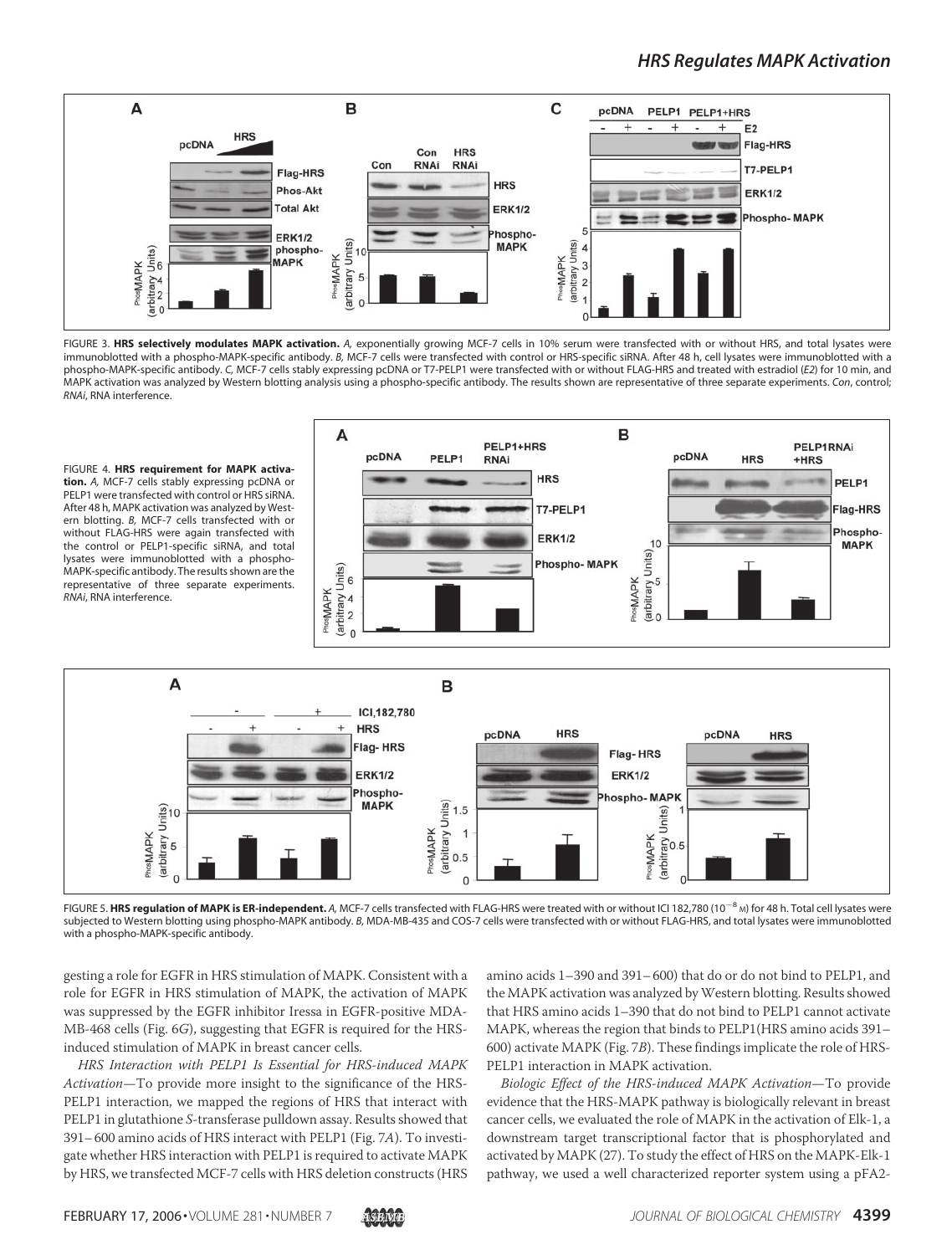

FIGURE 6.**HRS regulates MAPK activation independent of Shc and Src pathway.** *A,* MCF-7 cells were transfected with or without HRS and serum-starved for 48 h, and total lysates were immunoblotted with a phospho-MAPK-specific antibody. *B,* MCF-7 cells transfected with or without FLAG-HRS were transfected with the control or Shc-specific siRNA, and total lysates were immunoblotted with a phospho-MAPK-specific antibody. *Con*, control; *RNAi*, RNA interference. *C,* murine fibroblast cells deficient of src kinase (SYF cells) were transfected with or without HRS, and MAPK phosphorylation was analyzed by immunoblotting. *D,* MCF-7 cells transfected with or without HRS were treated with Src kinase inhibitor PP2 for 30 min. Activation status of MAPK was analyzed by Western blotting. *E,* MCF-7 cells were transfected with HRS and treated with or without the MEK inhibitor UO126 for 1 h, and MAPK activation was analyzed by Western blotting. *F,* MDA-MB-453 cells negative for EGFR were transfected with or without HRS, and MAPK activation was analyzed by Western blotting. *G,* EGFR-positive MDA-MB-468 cells were transfected with or without HRS and treated with Iressa for 1 h, and MAPK activation was analyzed by Western blotting. The results shown are the representative of three separate experiments.

Elk-1 plasmid and pFR-luciferase along with HRS in MCF-7 and ZR-75 cells. We found that HRS increased both basal and EGF-induced Elk-1 activation (Fig. 8A). Similar results were observed in ER-negative but PELP1-positive MDA-MB-435 cells (Fig. 8B). Collectively, the results from Fig. 5, A and B, suggest that Elk-1 luciferase activity can be rapidly stimulated by HRS in different breast cancer cell lines. The noted variability of the basal and fold activation among different panels was because of the use of different cell lines. To test the contribution of endogenous HRS to basal Elk-1 activation, we knocked down HRS in MCF-7 cells by using HRS-specific siRNA. Results showed a significant decrease in the levels of Elk-1 activation in cells with HRS-siRNA compared with cells treated with control siRNA (Fig. 8C). Similarly, we found that eliminating HRS in MCF-7/PELP1 cells also resulted in reduced basal and growth factor-induced Elk-1 activation (Fig. 8D). Depletion of PELP1 in MDA-MB-435 cells compromised the ability of HRS to stimulate Elk-1 activation (data not shown). We also found that there is no effect of HRS on Elk-1 activation in EGFR-negative MDA-MB-453 cells (data not shown). These findings suggest that HRS-induced MAPK may have functional implications in breast cancer cells.

HRS Expression in Human Breast Tumors—Because HRS was identified as a PELP1-interacting protein and PELP1 overexpression and cytoplasmic localization have been observed in some breast tumors (5), we next evaluated the status of HRS in breast tumors and the correlation between among HRS, EGFR, cytoplasmic PELP1, and phospho-MAPK in breast cancer samples. To provide proof-of-principle evidence in support of this possibility, we used a set of breast tumors previously

characterized for their PELP1 status (2). Examination of 10 paired samples of human breast tumors and adjacent normal tissue showed higher expression of HRS in 8 of 10 tumors than in normal tissues (Fig. 9A). Immunohistochemical examination of representative tumors expressing increased HRS revealed intense nuclear phospho-MAPK staining (6 of 7 samples), strong cytoplasmic PELP1 staining (5 of 7 samples), strong EGFR staining (5 of 7 samples), and HRS overexpression along with cytoplasmic PELP1 (5 of 7 samples). Two representative immunohistochemical images are shown in Fig. 9B. There was no correlation of the noted changes with the ER status of these tumors. These results suggested that HRS up-regulation might contribute to the up-regulation of MAPK in breast tumors and could be closely related to the cytoplasmic location of PELP1.

#### **DISCUSSION**

Previous studies have shown that differential compartmentalization of the ER coactivator PELP1 promotes nongenomic ER functions, such as activation of MAPK, Akt, Src, and phosphatidylinositol 3-phosphate kinase (5). It is believed that subcellular distribution of PELP1 might alter the balance between genomic and nongenomic signaling in breast cancer cells. However, molecular mechanisms of intracellular localization of PELP1 and how trafficking proteins affect its localization remain unknown. In this study, we discovered that HRS interacts with PELP1 both in vitro and in vivo and sequesters PELP1 in the cytoplasm, leading to suppression of basal ER transactivation functions of PELP1 and activation of MAPK. This altered localization by sequestration with HRS

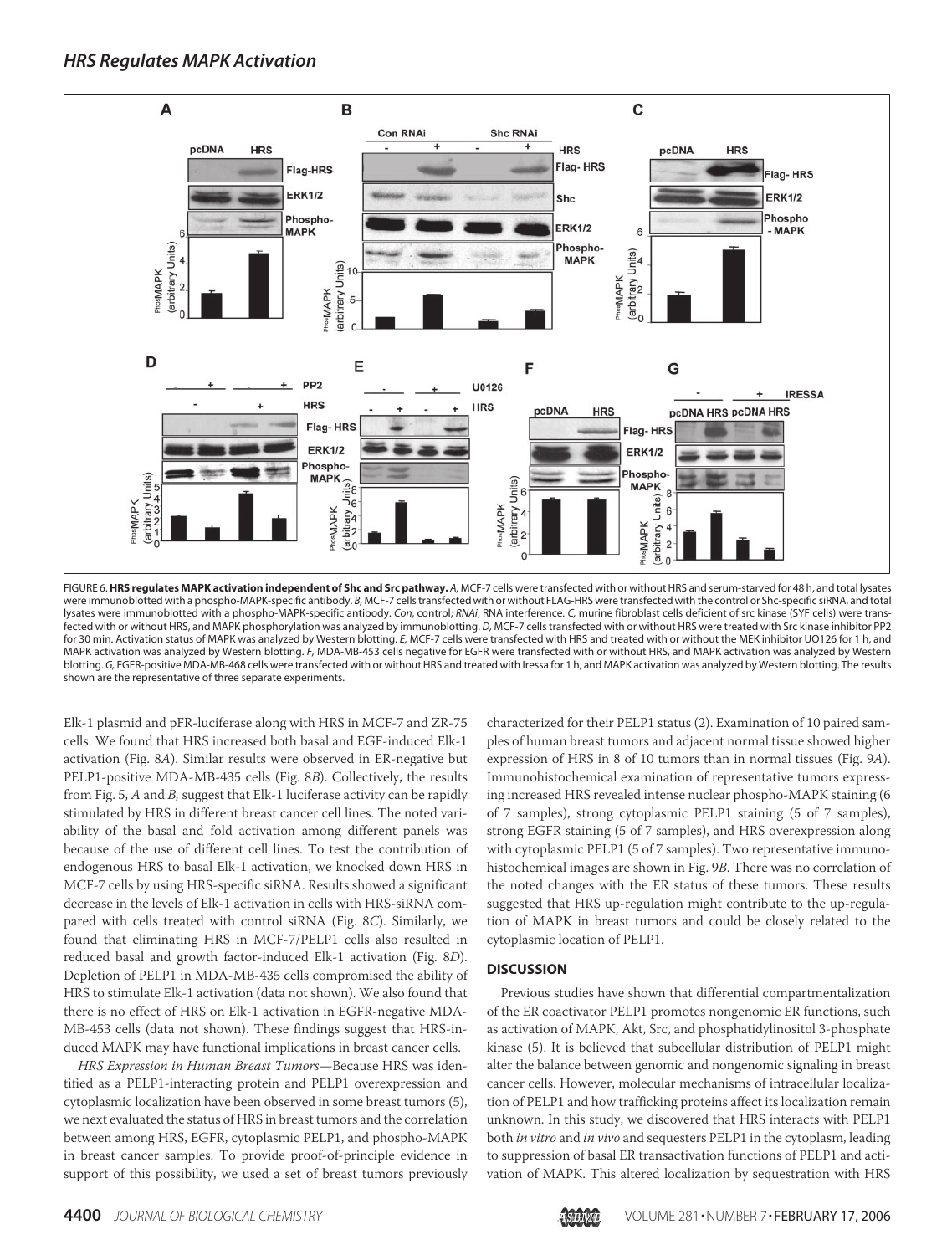

FIGURE 7. **HRS interaction with PELP1 is essential for HRS-induced MAPK activation.** *A,* glutathione *S*-transferase pulldown assay showing the association of the GST-PELP1 1– 400-amino acid construct with the *in vitro*-translated <sup>35</sup>S-HRS constructs. HRS interacts with PELP1 using 391– 600 amino acids. *B,* exponentially growing MCF-7 cells in 10% serum were transfected with pcDNA, FL-HRS, HRS 1–390 amino acids, or HRS 391– 600 amino acids, and total lysates were immunoblotted with a phospho-MAPK-specific antibody.



FIGURE 8.**HRS-stimulated MAPK substrate Elk-1 activation.** *A* and *B*, MCF-7, ZR-75, and MDA-MB-435 cells were cotransfected with Elk-1 luciferase reporter along with or without HRS. After 24 h, the cells were serum-starved and treated with or without EGF (100 ng/ml) for 8 h, and then the Elk-1 reporter activity was measured. *C,* MCF-7 cells were transfected with control or HRS-specific siRNA and then transfected with the Elk-1 luciferase reporter gene. After 24 h, the cells were serumstarved for an additional 24 h and then treated with EGF for 8 h, and then the Elk-1 reporter activity was measured. *Con*, control; *RNAi*, RNA interference. *D,* MCF-7 cells stably expressing pcDNA or PELP1 were transfected with control or HRS-specific siRNA and then transfected with Elk-1 luciferase reporter gene. After 24 h, the cells were serumstarved for an additional 24 h and then treated with EGF for 8 h, and then the Elk-1 reporter activity was measured. The results shown are representative of three separate experiments.

apparently mimics the recently reported cytoplasmic localization of PELP1 in breast tumors (5) and is expected to have physiologic significance.

The biological relevance of the sequestration of PELP1 by HRS is inferred from the demonstration that HRS activates MAPK, which can be significantly compromised by depleting endogenous PELP1, indicat-

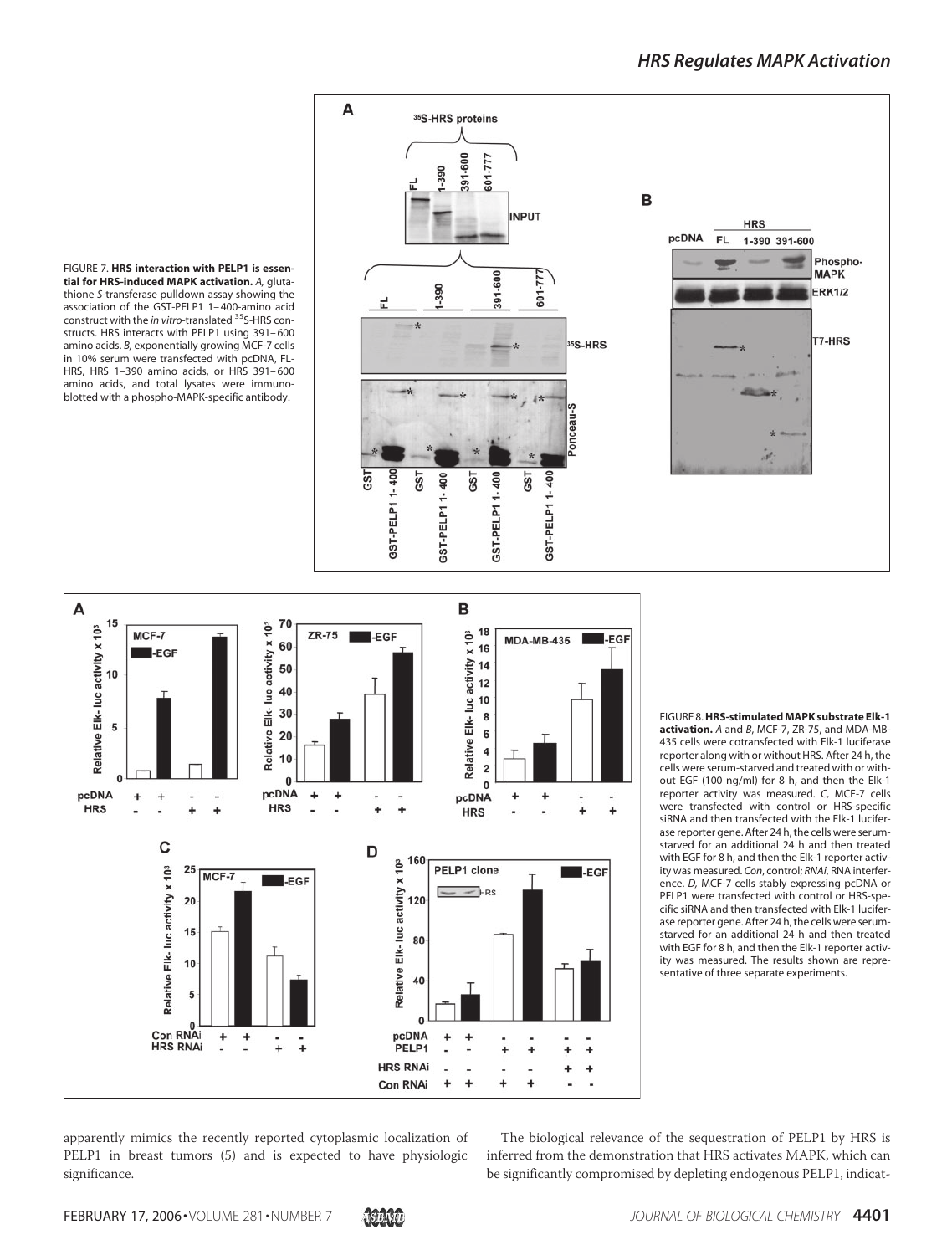

FIGURE 9. **HRS expression is deregulated in human breast tumors.** *A*, breast tumor lysates were analyzed for HRS expression by Western blot analysis, and the blots were reprobed with vinculin antibody. *B*, paraffin-embedded tumor tissue sections from above were analyzed by immunostaining with antibodies against HRS, PELP1, phospho-MAPK, and EGFR.

ing that this interaction is essential for MAPK activation by HRS. Most interestingly, there was no change in the status of Akt activation by HRS, suggesting that HRS-PELP1 interaction might influence the MAPK pathway only.We also found no evidence of MAPK activation after HRS overexpression in EGFR-negative cells, indicating that this activation depends on the status of EGFR. However, unlike in the classical pathway (28), this HRS up-regulation of MAPK was independent of Shc and Src, two major upstream regulators of the MAPK pathway and dependent on its interaction with PELP1.

The ability of HRS to stimulate Elk-1 activation, one of the downstream effectors of MAPK, is another notable finding of this study. Elk-1 activation was abolished in EGFR-negative cells, indicating that EGFR plays a role in this pathway. The extent of Elk-1 activation was compromised by the endogenous levels of both HRS and PELP1. The differential behavior of various promoters in response to MAPK activation is regulated by various MAPK substrates that were found in both cytoplasmic and nuclear compartments. For example, ERK1/2 phosphorylates and alters the properties of the AP-1 family of transcription factors (29, 30). The Ets domain proteins, such as Elk-1, mediate transcription from serum-response elements contained in the promoters of c-fos and other serum-induced genes.

Overexpression of HRS has been shown to promote accumulation of EGFR on early endosomes, resulting in an extended half-life of EGFR, leading to prolonged EGFR signaling from endosomes (31). HRS has been also shown to interact with various molecules implicated in protein trafficking through endosomes such as STAM, eps15, and SNX1 (11, 15, 32). HRS overexpression in mammalian cells has been shown to trap and inhibit the functions of these proteins, resulting in accumulation of EGF/EGFR complexes (15, 32). On the basis of these studies, it has been hypothesized that HRS regulates the sorting of growth factor receptors on early endosomes between recycling to the cell surface (not ligand-bound) and delivery to lysosomes for degradation (ligandbound) (18). Because PELP1 is shown to interact with EGFR upon EGF stimulation (22) and because HRS is able to sequester PELP1 (this study), it is possible that HRS deregulation enhances the interaction of PELP1 with the components of the growth factor receptor signaling pathway. In this context, our findings suggest a working model wherein

HRS-PELP1-EGFR interactions are involved in the activation of MAPK by PELP1.

Our observation of HRS deregulation in breast tumors with increased MAPK activation and cytoplasmic PELP1 is novel, and it provides clues about the physiological significance of the noted HRS-PELP1 interaction in cancer cells. In addition, these findings also raise the possibility that part of the cytoplasmic PELP1 signaling might be regulated by the status of HRS in breast cancer cells. Because the MAPK activation stimulated by HRS was sufficient to cause secondary Elk-1 stimulation, our results also suggest the overall functionality of HRS/PELP1-associated MAPK in nuclear functions, although the nuclear function appears to be suppressed. In summary, the present study shows for the first time that HRS, a component of endosome and trafficking pathways, is up-regulated in breast tumors, interacts with PELP1, and participates in its extranuclear activities in cancer cells.

Acknowledgments—We are grateful to Dr. Naomi Kitamura, Tokyo Institute of Technology, Japan, for providing the T7-HRS construct and Dr. Mien-Chie Hung, University of Texas MD Anderson Cancer Center, for providing the Elk-1 reporter system.

#### **REFERENCES**

- 1. Nair, S. S., Mishra, S. K., Yang, Z., Balasenthil, S., Kumar, R., and Vadlamudi, R. K. (2004) Cancer Res. **64,** 6416–6423
- 2. Vadlamudi, R. K., Wang, R. A., Mazumdar, A., Kim, Y., Shin, J., Sahin, A., and Kumar, R. (2001) J. Biol. Chem. **276,** 38272–38279
- 3. Vadlamudi, R. K., Balasenthil, S., Broaddus, R. R., Gustafsson, J. A., and Kumar, R. (2004) J. Clin. Endocrinol. Metab. **89,** 6130–6138
- 4. Wong, C. W., McNally, C., Nickbarg, E., Komm, B. S., and Cheskis, B. J. (2002) Proc. Natl. Acad. Sci. U. S. A. **99,** 14783–14788
- 5. Vadlamudi, R. K., Manavathi, B., Balasenthil, S., Nair, S. S., Yang, Z., Sahin, A. A., and Kumar, R. (2005) Cancer Res. **65,** 7724–7732
- 6. Vadlamudi, R. K., Balasenthil, S., Sahin, A. A., Kies, M., Weber, R. S., Kumar, R., and El-Naggar, A. K. (2005) Hum. Pathol. **36,** 670–675
- 7. Komada, M., and Kitamura, N. (1995) Mol. Cell. Biol. **15,** 6213–6221
- 8. Urbe, S., Mills, I. G., Stenmark, H., Kitamura, N., and Clague, M. J. (2000) Mol. Cell. Biol. **20,** 7685–7692
- 9. Komada, M., and Soriano, P. (1999) Genes Dev. **13,** 1475–1485
- 10. Gaullier, J. M., Simonsen, A., D'Arrigo, A., Bremnes, B., Stenmark, H., and Aasland, R. (1998) Nature **394,** 432–433